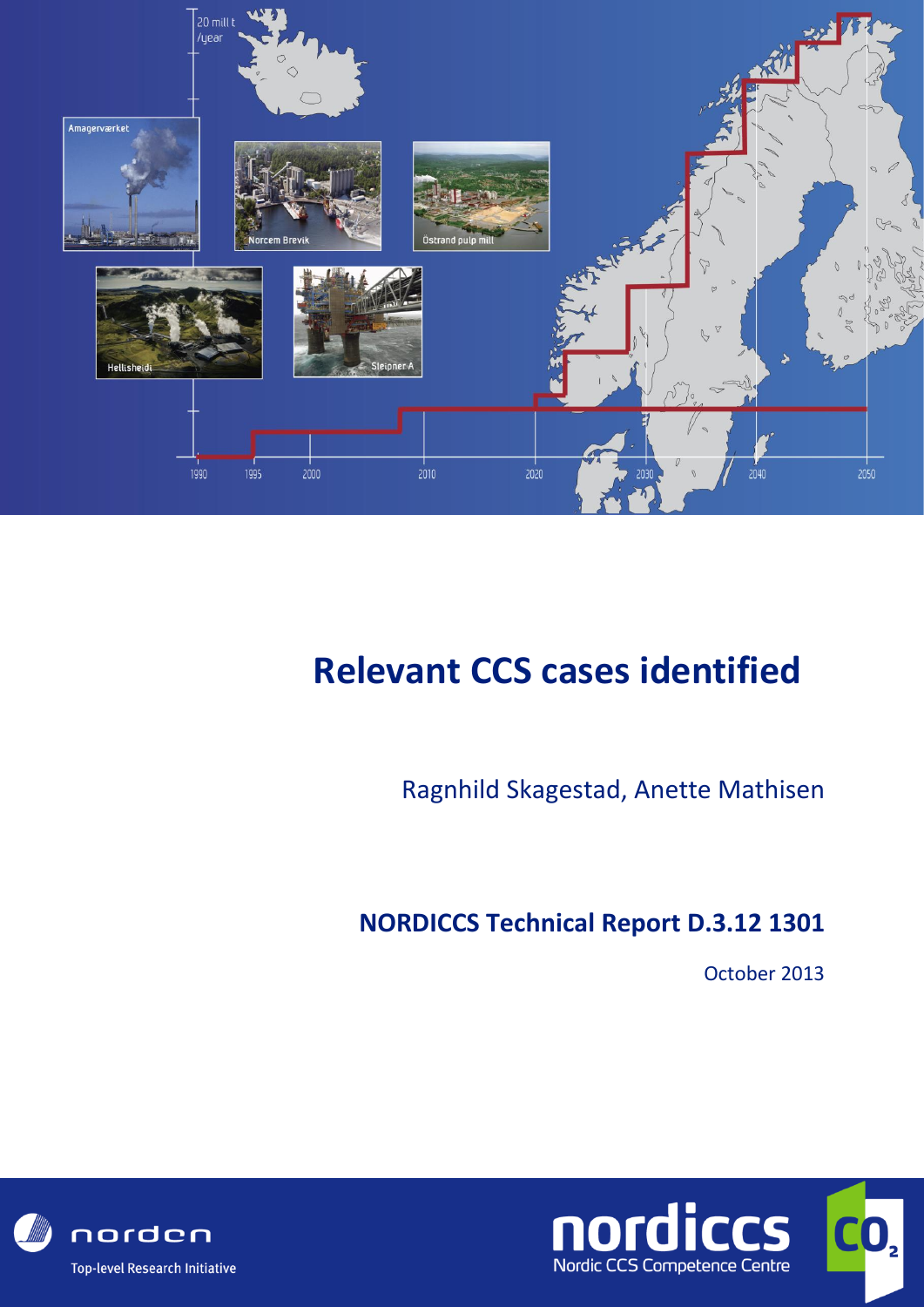#### **NORDICCS concept:**

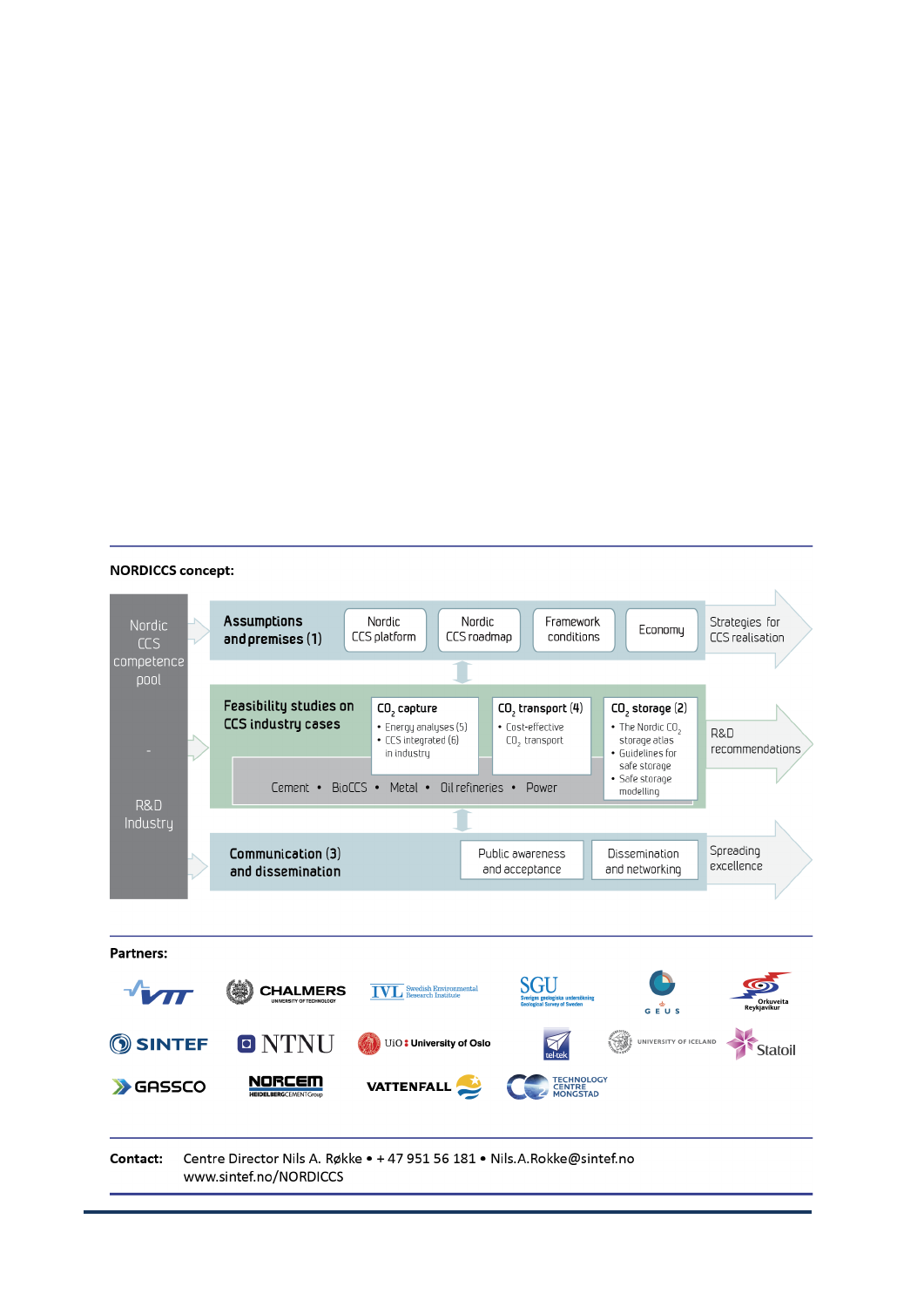## **Summary**

The aim of work package (WP) 3 in NORDICCS is to coordinate integrated CCS cases in the Nordic countries and assess their feasibility. In this report, the selection criteria used for selecting the cases are presented, and 6 full chain CCS cases have been developed, with main source, different transport routes and alternative storage locations. The main sources are from all the different Nordic countries, several different industry sectors and with both large and small amounts of CO<sub>2</sub> emissions. The transport routes include both ship and pipeline and combinations of these. Several different storage locations have been suggested.

The detail level to which the cases are described is expected to increase throughout the course of this project based on the findings from WPs 4, 5 and 6. WP 4 performs the technical assessment of CO2 capture from several types of industry sectors and power plants, in addition, all emission sources in the Nordic countries with emissions above 100 000 tonnes annually are identified. WP 5 assesses possible transport solutions in the region and WP 6 will identify storage locations and develop a storage map for the region.

| <b>Keywords</b> | CCS chain, CCS cluster, CO2 sources |
|-----------------|-------------------------------------|
|                 |                                     |

**Authors** Ragnhild Skagestad, Tel-Tek, Norway, ragnhild.skaggestad@tel-tek.no Anette Mathisen, Tel-Tek, Norway, Anette.mathisen@tel-tek.no

**Date** October 2013



#### *About NORDICCS*

*Nordic CCS Competence Centre, NORDICCS, is a networking platform for increased CCS deployment in the Nordic countries. NORDICCS has 10 research partners and six industry partners, is led by SINTEF Energy Research, and is supported by Nordic Innovation through the Top-level Research Initiative.*

The views presented in this report solely represent those of the authors and do not necessarily reflect those of *other members in the NORDICCS consortia, NORDEN, The Top Level Research Initiative or Nordic Innovation. For more information regarding NORDICCS and available reports, please visit<http://www.sintef.no/NORDICCS>*.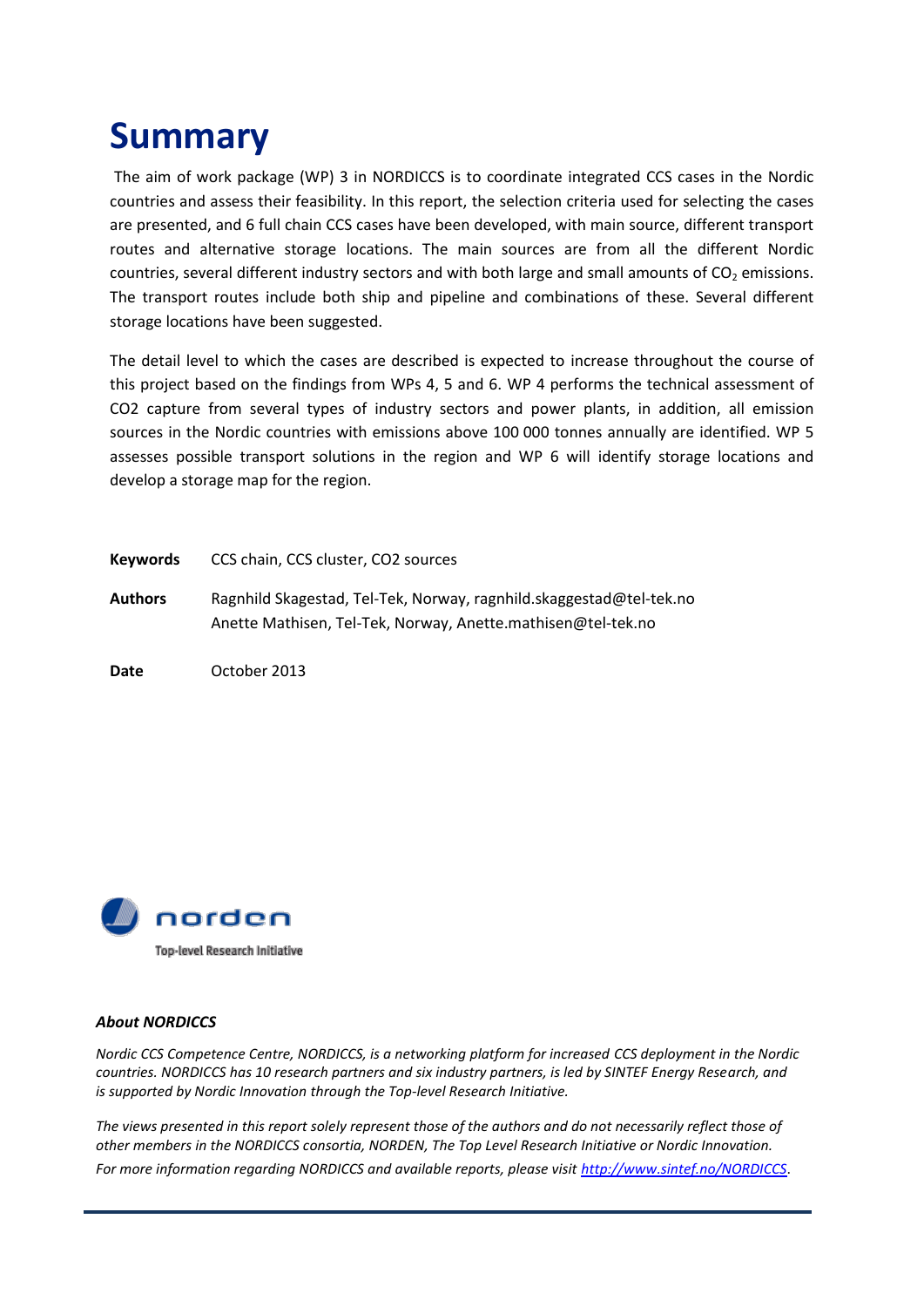

### **Introduction**

The industrial and power sectors are likely to be subjected to  $CO<sub>2</sub>$  emission reductions in the near future. These reductions can be achieved through several measures; increased energy efficiency, change towards less  $CO<sub>2</sub>$  intensive fuels and CCS. It is likely that all of these measures will be implemented to some degree. Solutions are therefore needed in order to find sustainable methods to carbon reduction and to minimize the associated costs. By taking a proactive role in these matters, it is possible to reduce the threat of whole industry sectors being transferred to other countries with less stringent regulations regarding greenhouse gas emissions.

The purpose of the NORDICCS project is to identify the possibilities and current obstacles to implementing CCS in the Nordic region.  $CO<sub>2</sub>$  capture has mainly been studied for the power generation sector. CCS in the Nordic countries will comprise also of industrial processes (e.g. cement, metal, and pulp & paper) as well as combined heat and power plants, including bio energy with  $CO<sub>2</sub>$  capture (BECCS). WP 4, 5 and 6 of the NORDICCS project will identify capture, transport and storage possibilities in the region, respectively, and assess the technological solutions. The aim of WP 3 is to coordinate the work of these WPs into CCS cases. The CCS cases can consist of either one source to one sink or several sources to one sink. The feasibility of these identified CCS cases will be asses technically and economically.

## **Work package structure in NORDICCS**

From the NORDICCS application: "*The industry perspective is of uttermost importance in NORDICCS and the centre will be driven by the industries' need to understand opportunities and implications of CCS technologies. NORDICCS will give Nordic industry a basis for selecting and integrating CCS technologies. In particular, the industry perspective will lay the premises for the definition of case studies on CO2 capture, transport and storage, and input from the industry will be attentively taken into account throughout the case and feasibility studies."*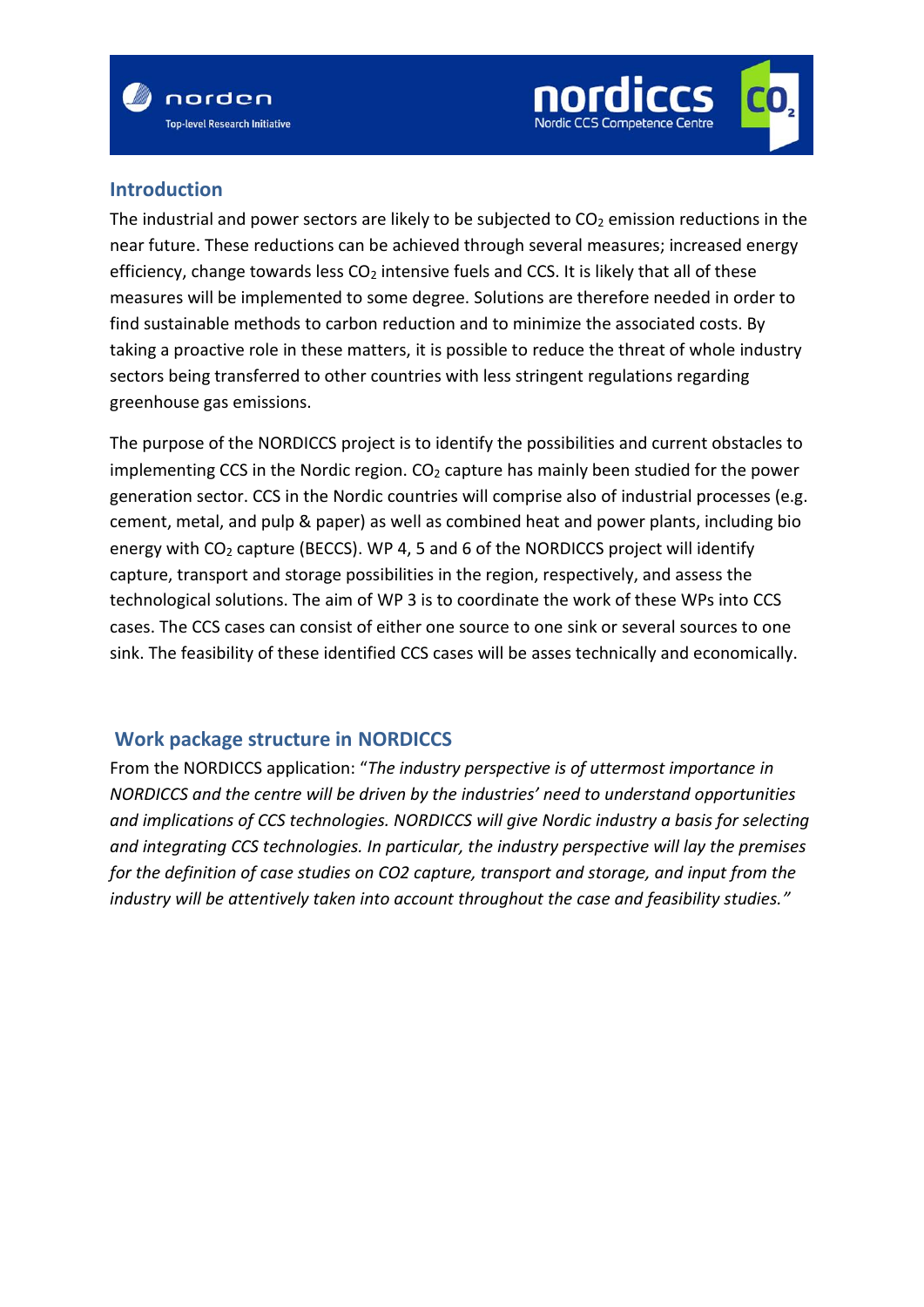

#### **Figure 1 Overview NORDICCS structure**

Figure 1 shows the NORDICCS structure, and shows the role of the feasibility studies in this project. Work package 3 coordinate feasibility studies on fully integrated CCS cases for  $CO<sub>2</sub>$ emitters in the Nordic region. The feasibility studies will have an economic and a technical approach, and cover several types of industry, capture technologies, transportation methods and sinks. The outcome will benefit the sources that are the focus of the case study, the industry and power sectors as a whole and the governments in each Nordic country. In addition, obstacles to implementation of an integrated CCS infrastructure will be identified and R&D activities that are necessary in order to remove or at least reduce the risk associated with these obstacles will be recommended.

## **Selection criteria for CCS cases**

A CCS case study is a specific set of assets which, together, form a complete  $CO<sub>2</sub>$  handling chain, from source, through transportation and finally to storage or utilization. It can include a single source to a single sink or a network consisting of several sources and sinks.

There are several aspects to take into account when these cases are selected. Essential parameters are listed below.

All of the Nordic countries should be represented.

This is a Nordic project with attendees and partners from all of the five Nordic countries. It is therefore important that there are CCS cases from all the Nordic countries, to show how CCS networks can be developed for sources in different climate, under different laws and regulations and cross border related challenges.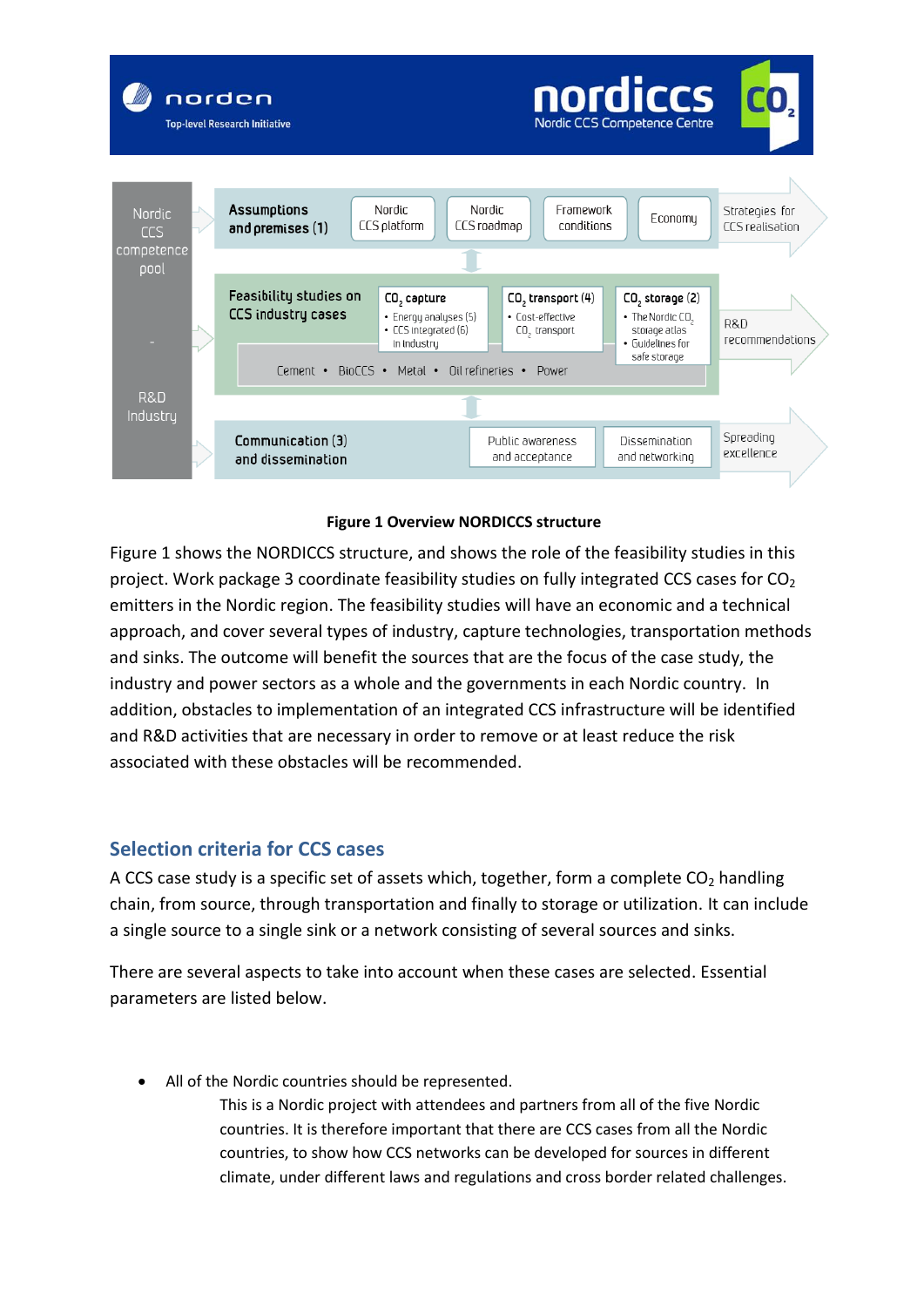



**Clusters** 

It is essential to see the  $CO<sub>2</sub>$  sources in relation to other sources nearby, as a cluster can benefit from cooperating with capture, transport and storage.

Type of sources:

Several different industry and power sectors will be investigated. The main emission source in each CCS case from which the rest of the CCS chain is developed will represent a sector. Some important parameters are

- Include different sectors that are representative for the region, like metal, power, cement, bio, oil
- Relevance (different type/size of industry, size of emissions, etc.)
- Location (distance to transport/storage facility, surrounding industry, etc.)
- Select sources amongst existing partners and potential new partners. Other sources may be included due to being a relevant industry or as a member of a cluster
- Legal aspects with cross border transport and storage The Nordic countries have some international laws that must be followed. National laws and agreements also need to be discussed for each CCS case.
- Estimation of amount of  $CO<sub>2</sub>$  for transport and storage
	- $CO<sub>2</sub>$  emission reported in 2009 is used as a basis for the emissions from the sites and it is described in deliverable D4.1.1201 "Nordic emission database". Work package 4 will focus on finding the available energy at some sites and if the emission is discharged from one or several stacks and an evaluation of the most appropriate capture rate will be performed. The results from Work package 4 will be used in the CCS cases.
- Future aspects (potential, growing/declining industry, etc.)

Some industry sectors are with the current production technology used less likely to implement CCS unless new production technologies are developed (especially aluminium production, which has only 1 %  $CO<sub>2</sub>$  in the flue gas). If information from industry on likely changes in production is made available for the project, it will be taken in to account. If we do not get any information, emission data from 2010will be used.

Different capture technologies

Work package 4 will perform detailed technological assessment of several capture technologies for one industrial source. These technologies will be evaluated in the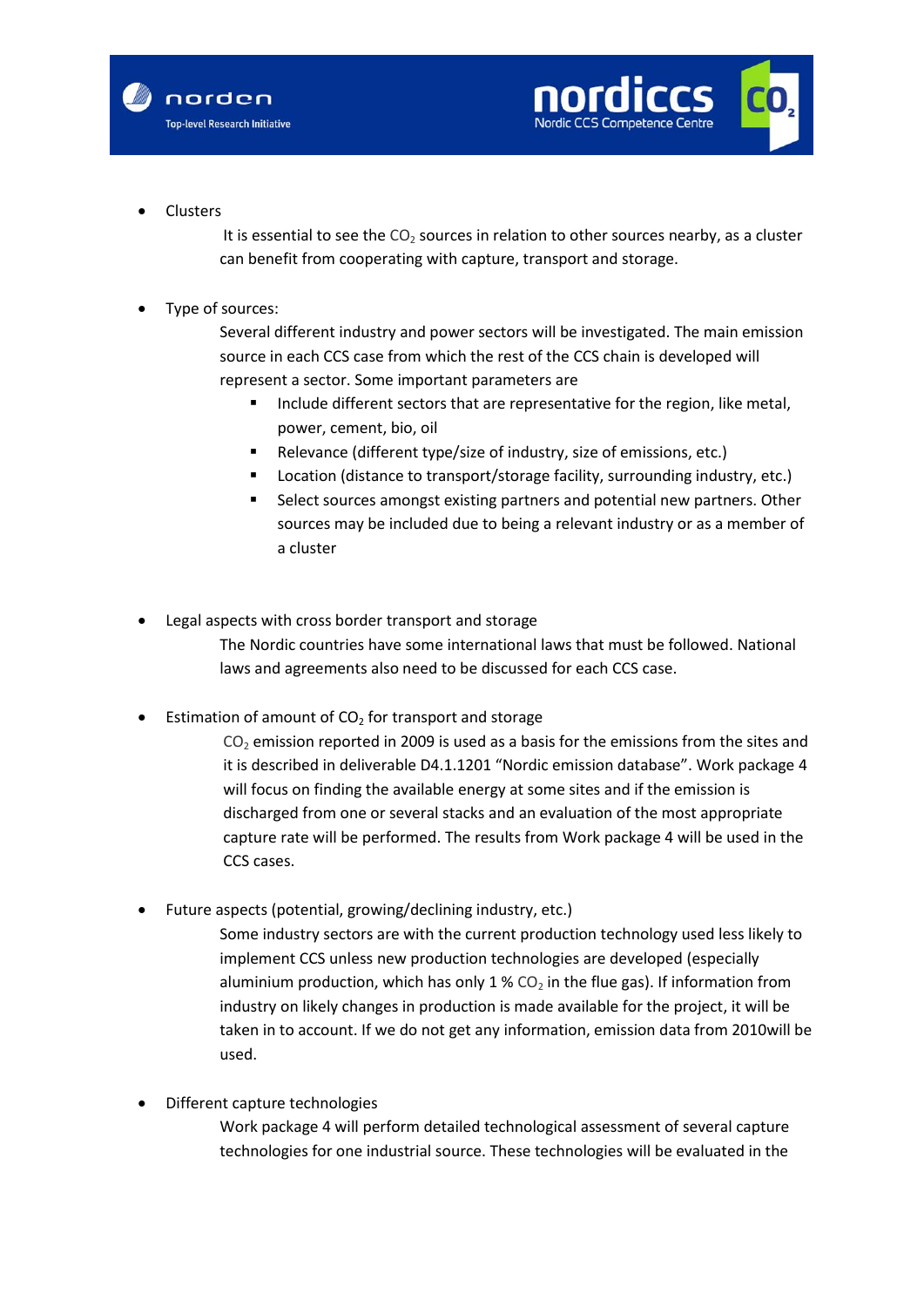



feasibility studies and some will be cost evaluated. For the other sources in the cluster, a generic MEA capture plant will be assumed.

Transportation options

Most of the emission sources in the Nordic countries are located close to the coast and can therefore utilize offshore transport. Nevertheless, onshore transportation will be evaluated for some cases when appropriate. Transportation methods that will be considered are;

- **Ship**
- **•** Onshore pipeline
- Offshore pipeline
- Combinations of ship and pipeline, including hubs and intermediate storage
- Sinks

There are several storage possibilities in the Nordic region, most of them offshore. In addition, on Iceland an ongoing project looks into storage in onshore basaltic rocks.

The sources in the Nordic countries are well describes in the VTT report "Potential for carbon capture and storage (CCS) in the Nordic region" form 2010. The NORDICCS project has updated the data and mapped all the  $CO<sub>2</sub>$  sources in the Nordic region that emit more than 0.1 mill ton annually. This information will be used in the development of the CCS cases

Potential storage sites are to be identified during the NORDICCS project in work package 6 and their suitability assessed. As these results are not expected closer to the end of the project some preliminary sinks has been identified for use in the feasibility study, in cooperation with WP 6. These are the North Sea, The Skagerrak/Kattegat basin, the southern part of the Baltic Sea, and the Barents Sea North of Norway.

## **Feasibility study cases**

Cooperation between WP3, 4, 5 and 6 is essential for identification of relevant CCS cases. The work packages have worked, and will continue to work close together to make CCS cases based on information gained through this project.

Figure 2 shows the elements of the CCS cases. 6 main sources have been chosen based on the criteria given in this document. Detailed assessment of these sources will be provided. Work package 4 will analyse these main sources further, in regard to suitable capture technologies and benchmarking energy penalty for the chosen technology. The main sources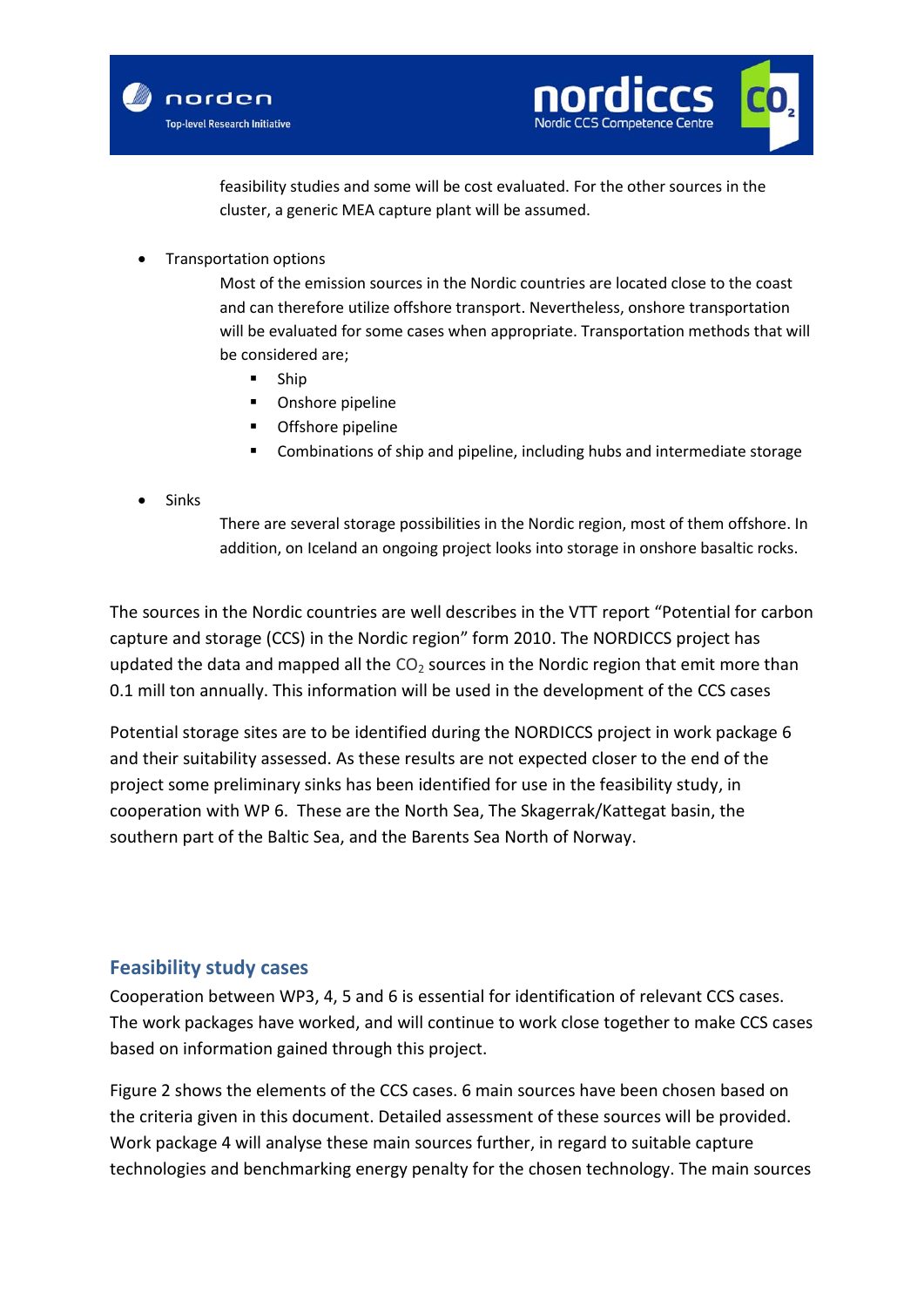



will together with surrounding sources constitute a cluster of  $CO<sub>2</sub>$  emissions. Full CCS chain cases, including different transport scenarios and storage locations, will be built up around these clusters.



**Figure 2 Elements of the CCS cases**

First, 6 different main sources have been selected based on the selection criteria. Table 1 gives an overview over the main sources in this project and their  $CO<sub>2</sub>$  emissions in 2010. The chosen sources vary in amount of CO<sub>2</sub> emitted, and this makes it possible to investigate both large and smaller sources. Additionally, several different industries are investigated and that gives valuable insight into how CCS can be adapted for different types of industries.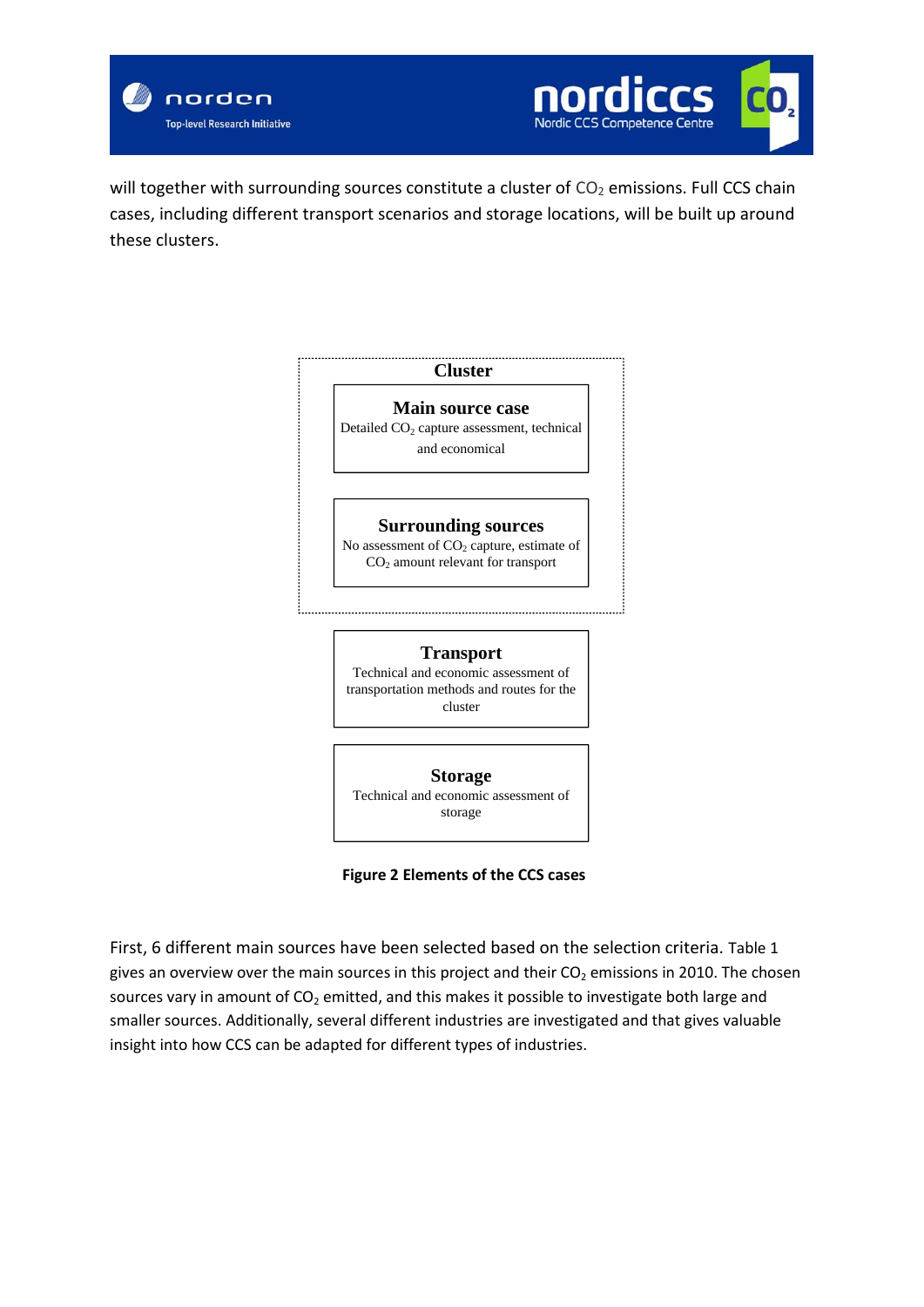



#### **Table 1 Main sources**

1

| Source           | Type industry  | CO2 /year $(2010)^1$ |
|------------------|----------------|----------------------|
| Rautaruukki Oyj  | Steel          | 3 4 1 4 1 1 3        |
| Amagerværket     | Power          | 1776386              |
| <b>Norcem</b>    | Cement plant   | 927 000              |
| Reykjavik Energy | Power          | 40 000               |
| Preem Lysekilen  | Refinery       | 1670000              |
| SCA Östrand      | Pulp and Paper | 1 400 000            |

In Table 2, six integrated CCS cases have been identified based on the criteria for case selection. Available information about the cases varies; some are already well defined while some need to be further specified (small changes) as the NORDICCS project continues.

<sup>1</sup> The emission data, except Reykjavik power is collected in WP 4. Reykjavik Energy emission is collected from "Carbfix Annual Status Report 2010"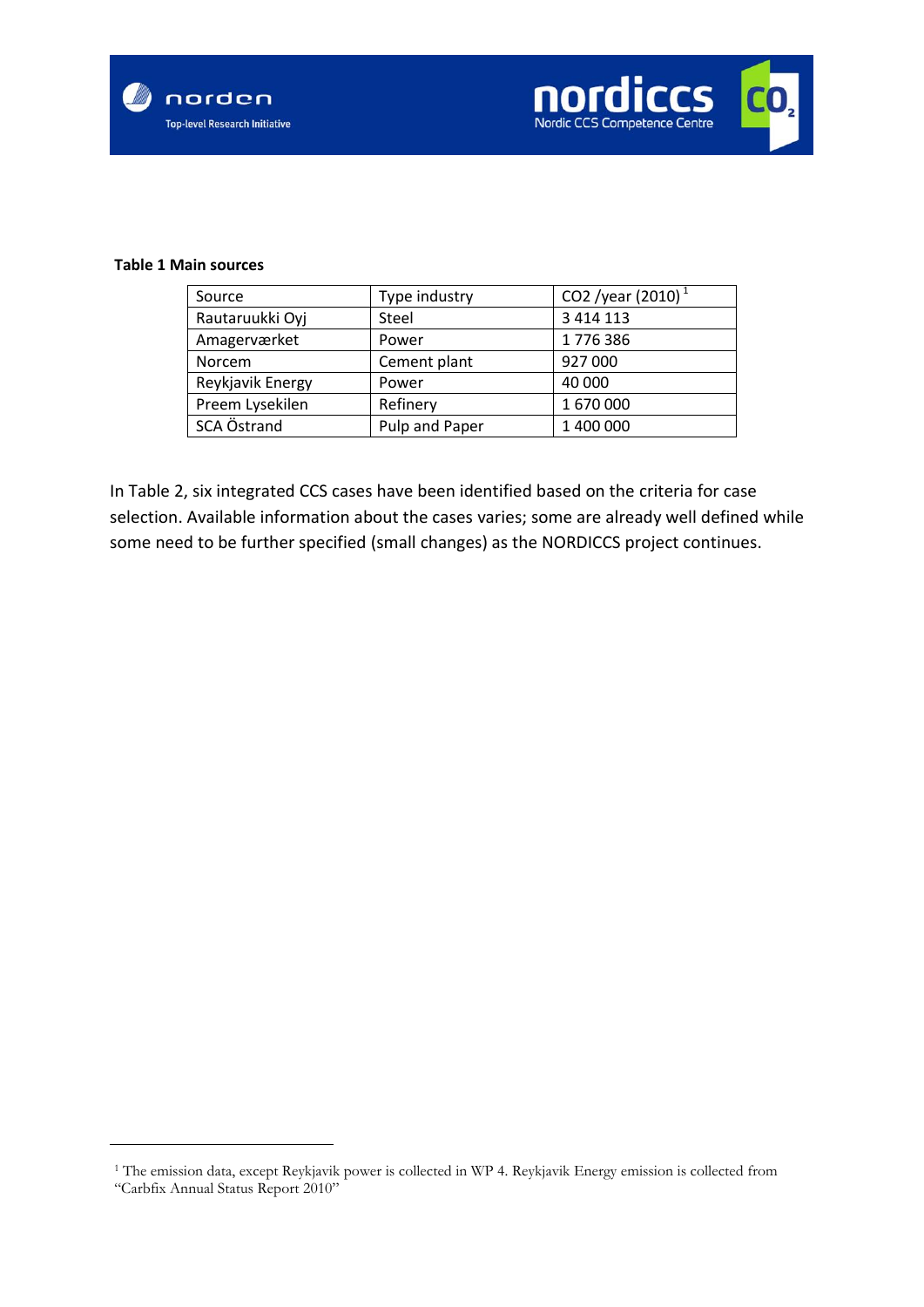



#### **Table 2 CCS cases**

|                | Country   | Main source                        | Cluster                                                         | <b>Transportation and storage</b>                                                                                                                                                                              |
|----------------|-----------|------------------------------------|-----------------------------------------------------------------|----------------------------------------------------------------------------------------------------------------------------------------------------------------------------------------------------------------|
| $\mathbf{1}$   | Iceland   | Reykjavik<br><b>Energy Plant</b>   | Aluminium and<br>ferrosilicon<br>plants in<br>Iceland           | Onshore pipeline to storage in<br>$\bullet$<br>basaltic rocks in Iceland<br>Ship transportation to storage in<br>Utsira Fm                                                                                     |
| $\overline{2}$ | Skagerrak | Norcem in<br><b>Brevik</b>         | 9 large sources<br>around<br>Skagerrak                          | Ship/pipeline transportation to<br>$\bullet$<br>Gullfaks, EOR project<br>Ship and pipeline combined to<br>$\bullet$<br>storage in Gassum Fm<br>Ship and pipeline combined to<br>storage in Utsira Fm           |
| 3              | Finland   | Ruukki steel<br>plant              | Sources in the<br><b>Gulf of Bothnia</b>                        | Onshore pipeline to storage in<br>$\bullet$<br>Norwegian sea<br>Offshore pipeline/ship<br>$\bullet$<br>transportation to storage in Baltic<br>sea (Faludden)<br>Ship transportation to storage in<br>Utsira Fm |
| $\overline{4}$ | Sweden    | SCA Östrand<br>(Pulp and<br>Paper) | Sources in east<br>coast Sweden<br>and west coast<br>of Finland | Onshore pipeline to storage in North<br>$\bullet$<br>sea<br>Offshore pipeline/ship<br>٠<br>transportation to storage in Baltic<br>sea (Faludden)<br>Ship transportation to storage in<br>Utsira Fm             |
| 5              | Denmark   | Amagerværket<br>(Power plant)      | Large emitters<br>in Fyn and<br>Sealand                         | pipeline transportation to storage<br>$\bullet$<br>south in Denmark<br>Ship and pipeline combined to<br>storage in Gassum Fm<br>Ship and pipeline combined to<br>storage in Utsira Fm                          |
| 6              | Sweden    | Preem refinery<br>in Lysekilen     | Large emitters<br>around the<br>main source                     | Ship and pipeline combined to<br>$\bullet$<br>storage in Gassum Fm<br>Ship and pipeline combined to<br>storage in Utsira Fm                                                                                    |